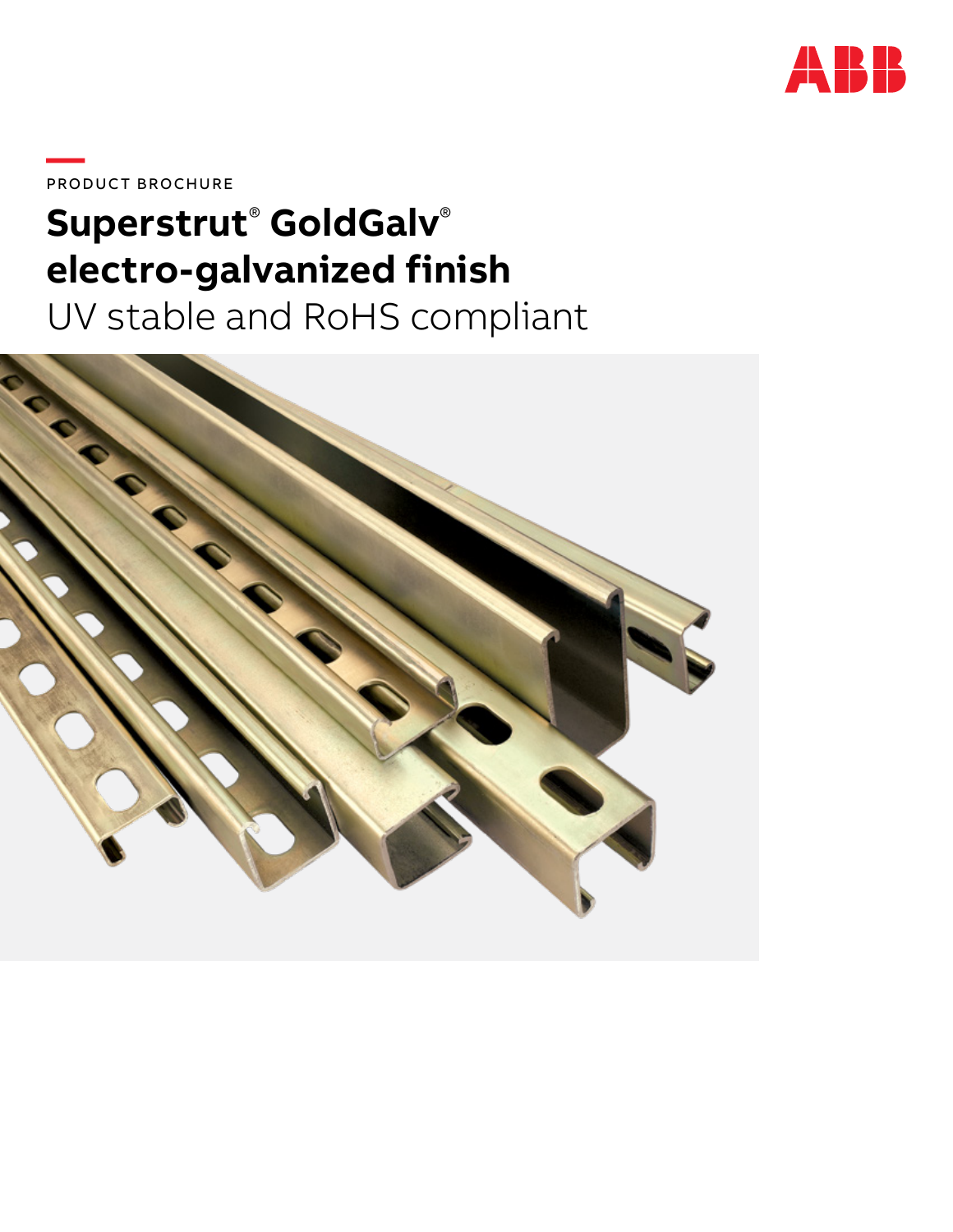# **Superstrut**®  **GoldGalv**® **electro-galvanized finish**

Trivalent GoldGalv is UV stable and RoHS compliant





2

**—**





T-plate connector Five-hole angle connector Three-sided angle connector

ABB's trivalent GoldGalv finish is a combination of 0.5 mils electro-plated zinc, plus gold trivalent chromium conversion top coat.

- Gold trivalent chromium finish The GoldGalv finish features a trivalent chromium formulation that provides all the features and protection of hexavalent chromium (CR VI) without the use of this harsh chemical.
- Trivalent GoldGalv is UV stable The trivalent GoldGalv finish holds up in direct sunlight. Able to be stored outside, the finish has UV stability and resists fading.
- RoHS compliant One great feature of the trivalent chromium formulation is RoHS compliance. Because hexavalent chromium is a substance that is restricted by RoHS, moving away from a hexavalent formulation to the trivalent formulation makes the performance of GoldGalv available to customers affected by RoHS, and other standards like RoHS, around the world.
- Trivalent GoldGalv is OSHA safe This trivalent formulation of GoldGalv does not contain any hexavalent chromium and, therefore, does not fall under the scope of the OSHA standard.
- ASTM B633 specification The improved GoldGalv finish is applied in compliance with ASTM B633 coating, the same standard as previously used. This standard outlines electro-deposited coatings of zinc on steel.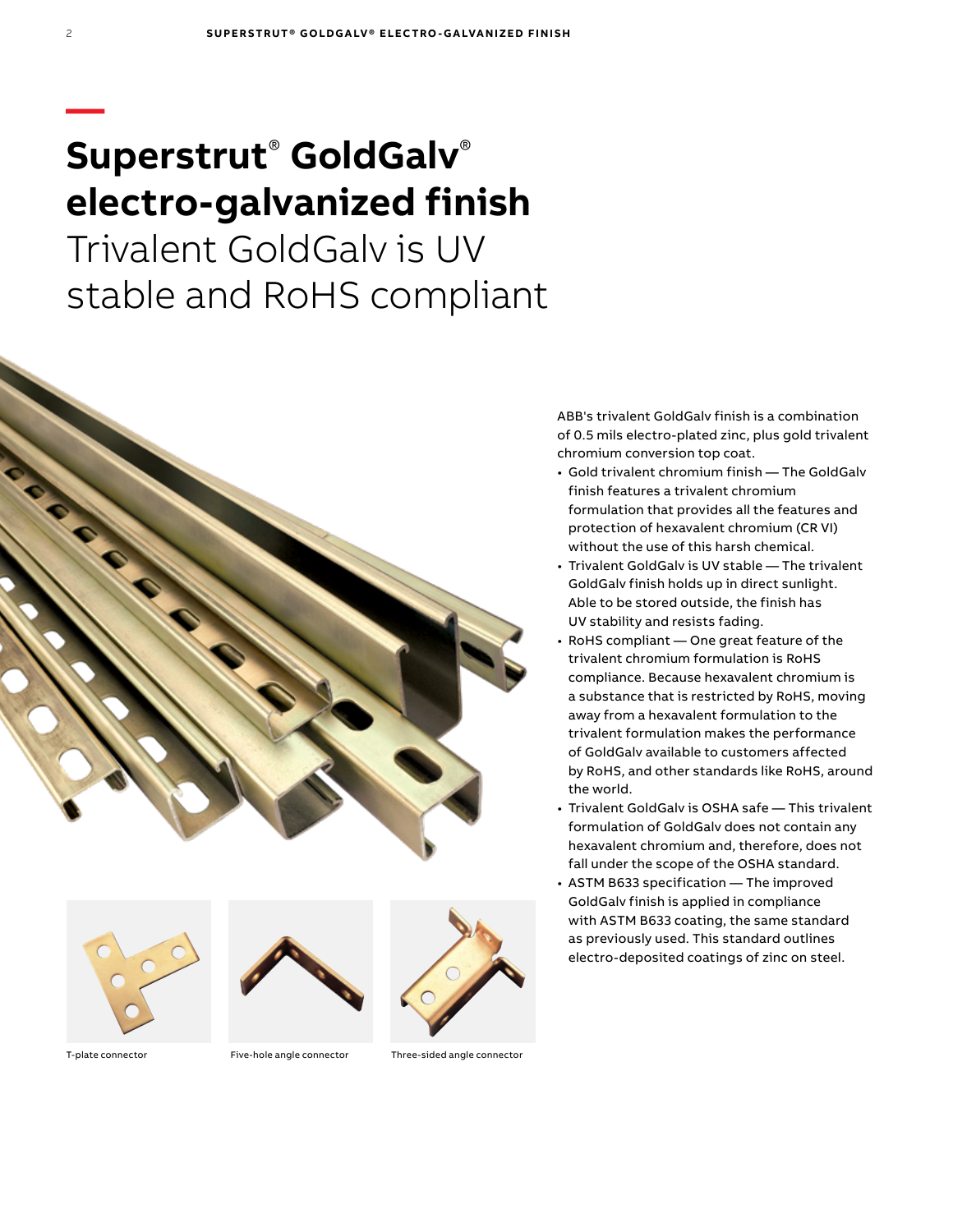**—**

### **Superstrut GoldGalv outperforms the competition**

GoldGalv provides a level of performance unmatched by the competition.

- Superior corrosion protection One hallmark of the GoldGalv finish is the superior corrosion protection it provides. In the ASTM B117 salt spray test, the trivalent GoldGalv finish provided improved protection as compared to the previous hexavalent formulation, and substantially more protection than painted finishes or G90 pre-galvanized (see chart on next page). This outstanding corrosion protection means more versatile installations and more service life for GoldGalv finished products.
- Strong abrasion resistance The GoldGalv finish won't chip or peel like a green painted strut product. It stands up to rough handling.
- Clean finish GoldGalv ensures a finished product that leaves no residue on your hands. In the GoldGalv process, a zinc finish is applied after fabrication. As a result, all of the oil and grime that accumulates during manufacturing gets thoroughly cleaned off during the plating process.
- Paintable surface The GoldGalv finish provides a non-porous and non-crystalline surface. Not only does this feature provide enhanced corrosion protection, but also provides an excellent bond for the paint of your choice.
- No more white rust With pre-galvanized struts, a common quality issue is the formation of white rust on the zinc finish. With GoldGalv, the trivalent chromium finish is applied over the zinc to seal it and stop the formation of white rust.
- Punched holes and cut ends are protected Unlike a pre-galvanized finish where steel holes and cuts have no corrosion protection, GoldGalv protects every portion of the strut. Because the finish is applied after fabrication, all punched holes and cut ends share a consistent quality with the rest of the material. Even after cutting and fabricating, GoldGalv will continue to protect with its sacrificial zinc process.

### **Complete offering of GoldGalv fittings and accessories**

Mismatched strut assemblies are a thing of the past with Superstut GoldGalv. With a complete line of channel, hardware, fittings, hangers and pipe straps, all components have the same electrogalvanized finish for consistent performance and uniform aesthetics.



Cobra®





Trapnut®



Post base connector